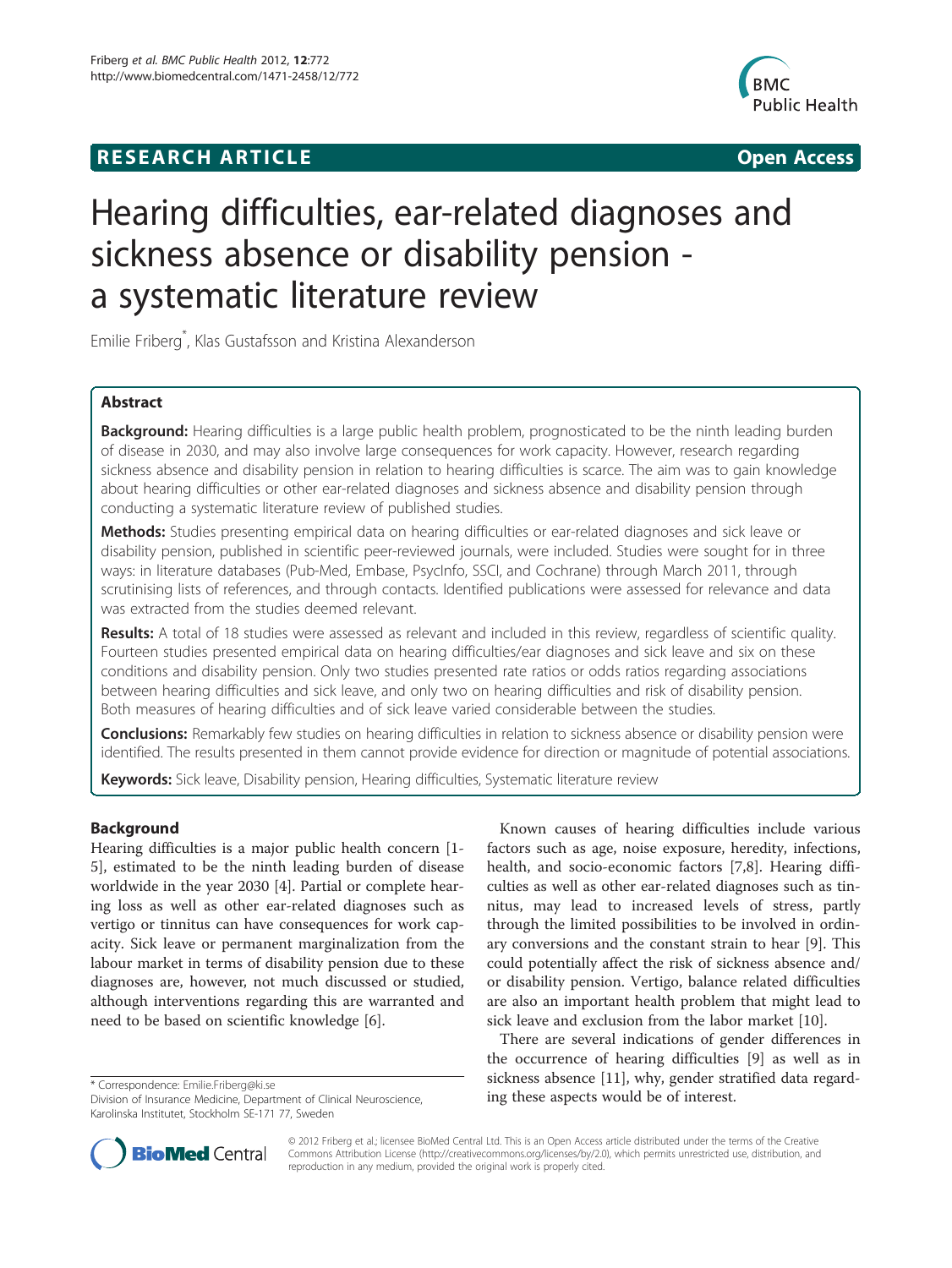Sickness absence has a large impact on society, employers, work sites, as well as on the individual and his or her family [\[6](#page-9-0),[12](#page-9-0)]. As most individuals with a disease or an injury can work, sickness absence is seldom a good measure of morbidity on a population level [\[6](#page-9-0)], however, it is a good measure of the social consequences of morbidity in terms of work incapacity [\[6,13\]](#page-9-0). In order to take adequate measures to prevent marginalisation among people with hearing difficulties, knowledge regarding the magnitude of such sickness absence and disability pension, is needed. Therefore, the aim of this study was to establish the current knowledgebase on hearing difficulties and other ear-related diagnoses and sickness absence and/or disability pension though conducting a systematic literature review of such studies.

# Methods

The systematic literature review was conducted in accordance to the PRISMA guidelines [\[14](#page-9-0)], in the following five steps; searches for studies, assessment of relevance of identified publications, data extraction, categorization of studies and synthesis of results from included studies. The following inclusion criteria were applied: Studies presenting empirical data on hearing difficulties or other ear-related diagnoses as well as on sick leave or disability pension published in scientific peer-reviewed journals. Both self-reported difficulties as well as ear-related diagnoses were included, to provide a wide inclusion and try to capture disorders and difficulties, which if diagnosed, would fall in the chapter of "Diseases of the ear and mastoid process" according to the "International Statistical Classification of Diseases and Related Health Problems, Tenth Revision" (ICD-10) [[15\]](#page-9-0).

Studies were sought for in the following three ways, no language or time restrictions were imposed:

1.) Searches, through March 2011, of the literature databases Pub-Med, Embase, PsycINFO, SSCI (Social Sciences Citation Index), and Cochrane using combinations of the following keywords: "sick leave" OR "sick-leave" OR "sickness absence" OR "sickness absent" OR "absenteeism" OR "return to work" OR "return-to-work" OR "disability pension" OR "work ability" OR "work inability" OR "work capacity" OR "work incapacity" OR "sickness benefit" OR "incapacity benefit" OR "work disability" OR "disability leave" OR "work disabled" AND "hearing" OR "deaf" OR "tinnitus" OR "vertigo" OR "auditory". The combination of the sick-leave and hearing terms gave a total of 1229 hits (duplicates included) in PubMed (sick-leave terms and: hearing 607; deaf 160: tinnitus 46; vertigo 96; auditory 320), 2436 in Embase (sick-leave terms and: hearing 1012; deaf

443; tinnitus 101; vertigo 300; auditory 580), 51 in PsycINFO (including book chapters) (sick-leave terms and: hearing 10; deaf 8; tinnitus 0; vertigo 0; auditory 33), 1101 in SSCI (sick-leave terms and: hearing 163; deaf 119; tinnitus 38; vertigo 49; auditory 732), and 737 in Cochrane (sick-leave terms and: hearing 225; deaf 15; tinnitus 46; vertigo 66; auditory 385).

- 2.) Scrutinising lists of references of all studies deemed relevant. This gave two additional studies.
- 3.) Through contacts, i.e. asking other researchers if they knew about possible relevant studies. One additional study was identified.

The searches were conducted independently by two persons (E. Friberg and K. Gustafsson). All identified publications were assessed for relevance according to the above inclusion criteria. Titles and abstracts were read independently by at least two authors. In case of uncertainty or disagreement, the full article was read and, if needed discussed until consensus was reached. All relevant studies were included, irrespective of their scientific quality. Information regarding study design, population, measures, data collection, analyses performed, and relevant results (where applicable, the most adjusted result was extracted) were extracted from the included studies. Thereafter, the studies were categorized with regard to study design, type of study group (i.e. population, employees, or patients), and outcome. Finally, results from the included studies were compiled.

# Results

When excluding double hits from different databases, a total of 2663 publications were identified, of which 18 were assessed as relevant (Figure [1\)](#page-2-0), that is, they disclosed data on hearing difficulties or other ear-related diagnoses and on sick leave [[10](#page-9-0),[16](#page-9-0)-[28\]](#page-9-0) and/or disability pension [\[17,18,29](#page-9-0)-[32](#page-9-0)] (Table [1](#page-3-0)). The included studies were conducted in eight different countries (Sweden, USA, UK, Germany, Netherland, France, Norway and Poland, Table [1\)](#page-3-0). All included studies were published in English and only three were published before the year 2000 (Figure [2\)](#page-7-0). The majority (56%) of the studies had a cohort design, five (28%) had a cross-sectional design, and three were intervention studies (Table [2](#page-8-0)).

There was considerable heterogeneity between the studies. Only four studies used population data, eight studies evaluated employed individuals, while six reported data on patients (Table [2\)](#page-8-0). The hearing diagnoses/symptoms explored varied considerably between studies, including; sudden sensorineural hearing loss, otoaudiological diagnoses, unilateral vestibular loss, tinnitus, hearing impairment, Ménière's disease, otitis media, vestibular vertigo, post-lingual hearing loss,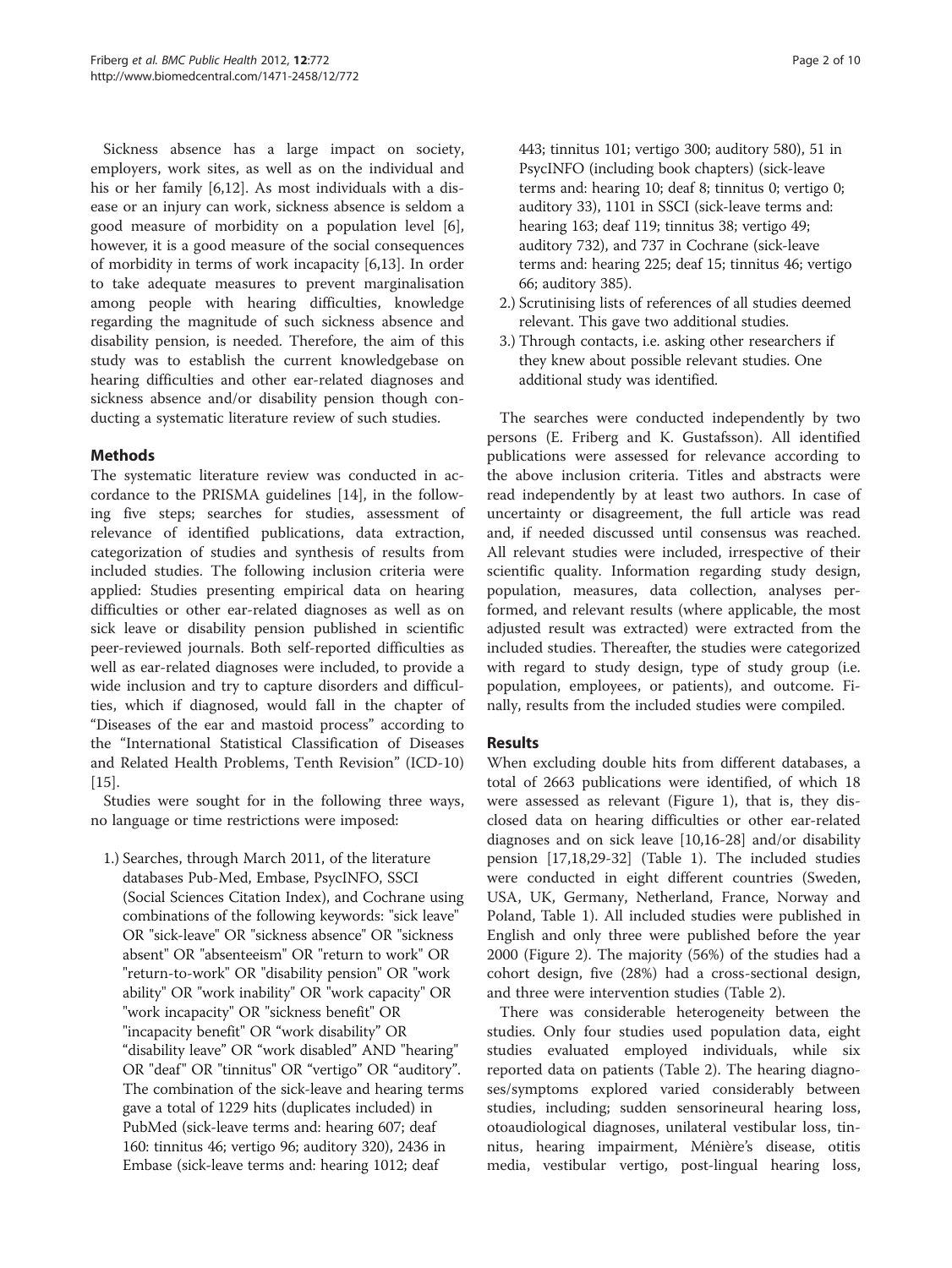<span id="page-2-0"></span>

contacts  $(n=2)$ Studies assessed as relevant: 15 from literature databases 2 from lists of references 1 from contacts Total  $n=18$ Figure 1 Number of identified publications and excluded, included, and relevant studies..

vertigo, and ear and mastoid diagnoses. Data on hearing difficulties were in many of the studies self reported [[10,16,19-21,28\]](#page-9-0). Outcome variables in the studies were different types of measures of sick leave and disability pension. Only four studies presented associations (i.e. rate ratios or odds ratios) between hearing difficulties and sick leave [\[20,23\]](#page-9-0) or disability pension [\[17,18](#page-9-0)], respectively. Five studies presented data for patient groups [[16,19,25-27\]](#page-9-0) without any control or comparison group. Several studies were based on very small samples, for example, only six studies included more than 1000 individuals [\[10,17,18,29,30,32\]](#page-9-0) and five studies included less than 100 individuals [\[19,22,24](#page-9-0)-[26\]](#page-9-0) (Table [1](#page-3-0)). The mean number of participants was 3926. Only two studies presented data stratified by sex [\[17,18](#page-9-0)] while six studies only included men [[23,25,28-31\]](#page-9-0). A majority of the studies presented data for all-cause sick leave instead of diagnoses-specific sick leave whereas half of the studies on disability pension assessed diagnoses-specific disability pension (Table [3\)](#page-8-0).

#### Sickness absence

In all, 45 850 individuals were included in the studies presenting data on sickness absence, 44 278 with known sex, of these 47% were men. The measures of sick leave were often self-reported, only in five studies were register data used [[17,18,24,26,28](#page-9-0)].

Measures of sick leave varied considerably between studies, the following measures were used: proportion of patients on sick leave and grade (full or part time) of sick leave [\[16](#page-9-0)], sick leave >7 days due to otoaudiological diagnoses from national registers [\[17](#page-9-0)], number of individuals on long-term sick leave (>8 weeks) due to vertigo or dizziness [\[18\]](#page-9-0), sick leave yes/no [[19,27\]](#page-9-0), sick leave due to hearing difficulties: yes, no, do not remember [\[21](#page-9-0)], absent from work more than one month due to tinnitus [[26\]](#page-9-0), number of days and periods of sickness benefit [[28\]](#page-9-0), number of days having to stay at home, leave work, or cancel a planned schedule, being bedridden or largely incapacitated during that day [\[22](#page-9-0)], number of absence days during a 3-year period before and after treatment from the national registers [\[24\]](#page-9-0), absence from work due to health or due to hearing impairment [[25\]](#page-9-0), reported sick leave among persons with dizziness [\[10](#page-9-0)], selfreported number of absence days in the last 12 months and reason for sick leave [\[20](#page-9-0)], sick leave more than 60 days reported by physician [[23](#page-9-0)].

Both studies [\[20,23](#page-9-0)] that presented data on associations between hearing difficulties and sick leave observed increased risks (OR 4.6; 95% confidence interval 1.3-16.5 and 1.52 (no confidence interval reported), respectively).

## Disability pension

In all, 66 610 individuals were included in the studies with information about disability pension, 63 382 with information on sex, of these 64% were men. The measure of disability pension varied somewhat, both all-cause disability pension [[17](#page-9-0),[18](#page-9-0),[32](#page-9-0)] and diagnosis-specific disability pension [\[29](#page-9-0)-[31\]](#page-9-0) were evaluated. Disability pension was also called ill health retirement [[29](#page-9-0),[31](#page-9-0)]. The following measures of disability pension were used: granted disability pension [[17](#page-9-0),[18](#page-9-0)], granted ill health retirement due to hearing loss [[29](#page-9-0)], proportions of pensions compensating for hearing loss [[30\]](#page-9-0), ill health retirement [\[31](#page-9-0)], and number of granted disability pensions among different occupational diseases [\[32](#page-9-0)].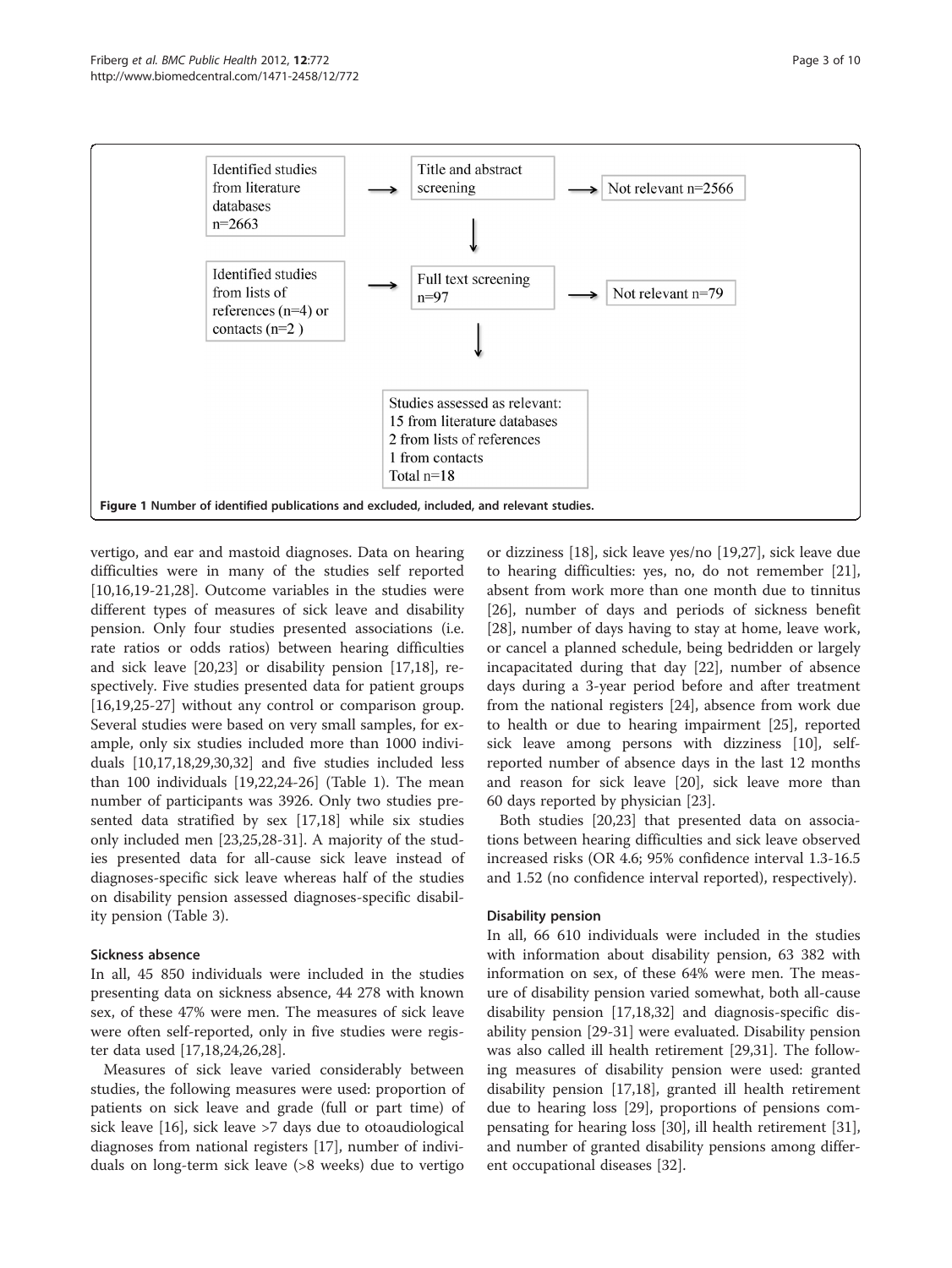<span id="page-3-0"></span>Table <sup>1</sup> Summaries of each of the <sup>17</sup> included studies, regarding included data on sickness absence, presented by type of study (cohort, intervention, cross sectional), in chronological order, by first author

| <b>First</b><br>author               | Aim of the study                                                                                                                                                                                         | Study population.                                                                                                                      | Hearing<br>diagnoses/                                                         | Type of data                                                                          | Measures used of:                                                                                                                                                                                          | Results, regarding<br>sickness absence                                                                                                                                                                                                                                                                   | <b>Results regarding</b><br>disability pension                                                                                                                                                                    |
|--------------------------------------|----------------------------------------------------------------------------------------------------------------------------------------------------------------------------------------------------------|----------------------------------------------------------------------------------------------------------------------------------------|-------------------------------------------------------------------------------|---------------------------------------------------------------------------------------|------------------------------------------------------------------------------------------------------------------------------------------------------------------------------------------------------------|----------------------------------------------------------------------------------------------------------------------------------------------------------------------------------------------------------------------------------------------------------------------------------------------------------|-------------------------------------------------------------------------------------------------------------------------------------------------------------------------------------------------------------------|
| Year<br>Country                      |                                                                                                                                                                                                          | Study participants (% of<br>men $(\textcolor{green}{\stackrel{\wedge}{\scriptstyle\wedge}})$ ).<br>Mean age (age range).               | symptom                                                                       | Years of<br>follow-up.<br>Years of data<br>collection.                                | - Sick leave<br>- Disability pension                                                                                                                                                                       |                                                                                                                                                                                                                                                                                                          |                                                                                                                                                                                                                   |
|                                      | Prospective cohort studies                                                                                                                                                                               |                                                                                                                                        |                                                                               |                                                                                       |                                                                                                                                                                                                            |                                                                                                                                                                                                                                                                                                          |                                                                                                                                                                                                                   |
| Carlsson<br>$[16]$<br>2011<br>Sweden | Investigate relation between sudden<br>senorineural hearing loss and quality of<br>life, psychosocial consequences and<br>audiological rehabilitation.                                                   | 588 (response rate 63%).<br>369 patients (56% Å). 277<br>with information about sick<br>leave.<br>Mean age 59 (13-91).                 | Sudden<br>sensorineural<br>hearing loss                                       | Questionnaire<br>data.<br>7 years.                                                    | -Proportion of<br>patients on sick<br>leave and grade of<br>sick leave.                                                                                                                                    | 10% upheld sick-leave<br>benefits before the<br>sudden sensorineural<br>hearing loss, 29%<br>directly after and 27%<br>after ≥7 years, most of<br>them for full time                                                                                                                                     |                                                                                                                                                                                                                   |
| Gustafsson<br>[17]<br>2011<br>Sweden | Assess risk of being granted a disability<br>pension among people with sick leave<br>due to otoaudiological diagnoses<br>compared to other sickness absentees.                                           | 231 499.<br>40 786 (45% 3).<br>Age range 16-64.                                                                                        | Otoaudiological<br>diagnose as the<br>reason for sick<br>leave.               | Data from<br>sickness<br>certificates and<br>from registers.<br>11 years.<br>1985-96. | - No. of individuals<br>with a sick-leave<br>spells (>7 days) due<br>to otoaudiological<br>diagnoses in 1985.<br>- No. and rate of<br>people granted<br>disability pension<br>with different<br>diagnoses. | 162 men with a new<br>sick-leave spells due to<br>otoaudiological<br>diagnoses and 18 151<br>men with sick-leave<br>spells due to other<br>diagnoses.<br>353 women with a new<br>sick-leave spell due to<br>otoaudiological<br>diagnoses and 22 120<br>with sick-leave spells<br>due to other diagnoses. | RR for disability pension<br>1.42 (95% CI 1.23-1.64)<br>among people on sick-<br>leave with<br>otoaudiological<br>diagnoses compared to<br>all other on sick leave,<br>adjusted for age and<br>sex.               |
| Skøien [18]<br>2008<br>Norway        | Assess incidence of vertigo in long-term 1 939 355.<br>sickness absence and to identify<br>sociodemographic diagnostic predictors absentees, due to vertigo or<br>for transition into disability pension | 1020 long-term sickness<br>dizziness (32% $\langle \rangle$ ).<br>Age range 16-62.                                                     | Vertigo (ICD10:<br>H82) or<br>dizziness (ICD10: 1997-2002.<br>N17) diagnoses. | Register data.<br>5 years                                                             | -No. of people on<br>long-term sick leave<br>$(28$ weeks) due to<br>vertigo or dizziness<br>diagnoses<br>- No. granted<br>disability pension                                                               | 282 women were on<br>long-term sick leave due<br>to vertigo, among 920<br>139 women eligible for<br>sickness absence<br>benefits and 134 men<br>among 1 1019 216<br>eligible.                                                                                                                            | 24% of men and 23% of<br>women obtained a<br>disability pension, Those<br>with diagnose ICD10:<br>H82 had a RR 1.5 (95%<br>CI 1.1-1.9) for disability<br>pension compared to<br>those with diagnose<br>ICD10:N17. |
| Bjerlemo<br>$[19]$<br>2006<br>Sweden | Follow the recovery process and<br>explore the disease impact on sick-leave hospitals, 27 responded<br>in patients with acute unilateral<br>vestibular loss                                              | All 44 patients from three<br>$(48\% \,\,\text{\AA}).$<br>19 patients with<br>information about sick<br>leave.<br>Mean age 52 (16-70). | Unilateral<br>vestibular loss                                                 | Ouestionnaire<br>data.<br>6 months.<br>$\overline{\phantom{a}}$                       | -Being on sick leave                                                                                                                                                                                       | At onset, 95% were on<br>sick leave, after one<br>month 26%; and after<br>6 months 22%.                                                                                                                                                                                                                  |                                                                                                                                                                                                                   |
| Andersson<br>$[27]$<br>2000          | Examine occupational status after<br>5 years, related to working hours, sick                                                                                                                             | 189 tinnitus patients (77%<br>response rate $=146$ ) (47%<br>I).                                                                       | Tinnitus                                                                      | Medical files<br>and                                                                  | -Being sickness<br>absent at admission                                                                                                                                                                     | No. of sickness<br>absentees had                                                                                                                                                                                                                                                                         |                                                                                                                                                                                                                   |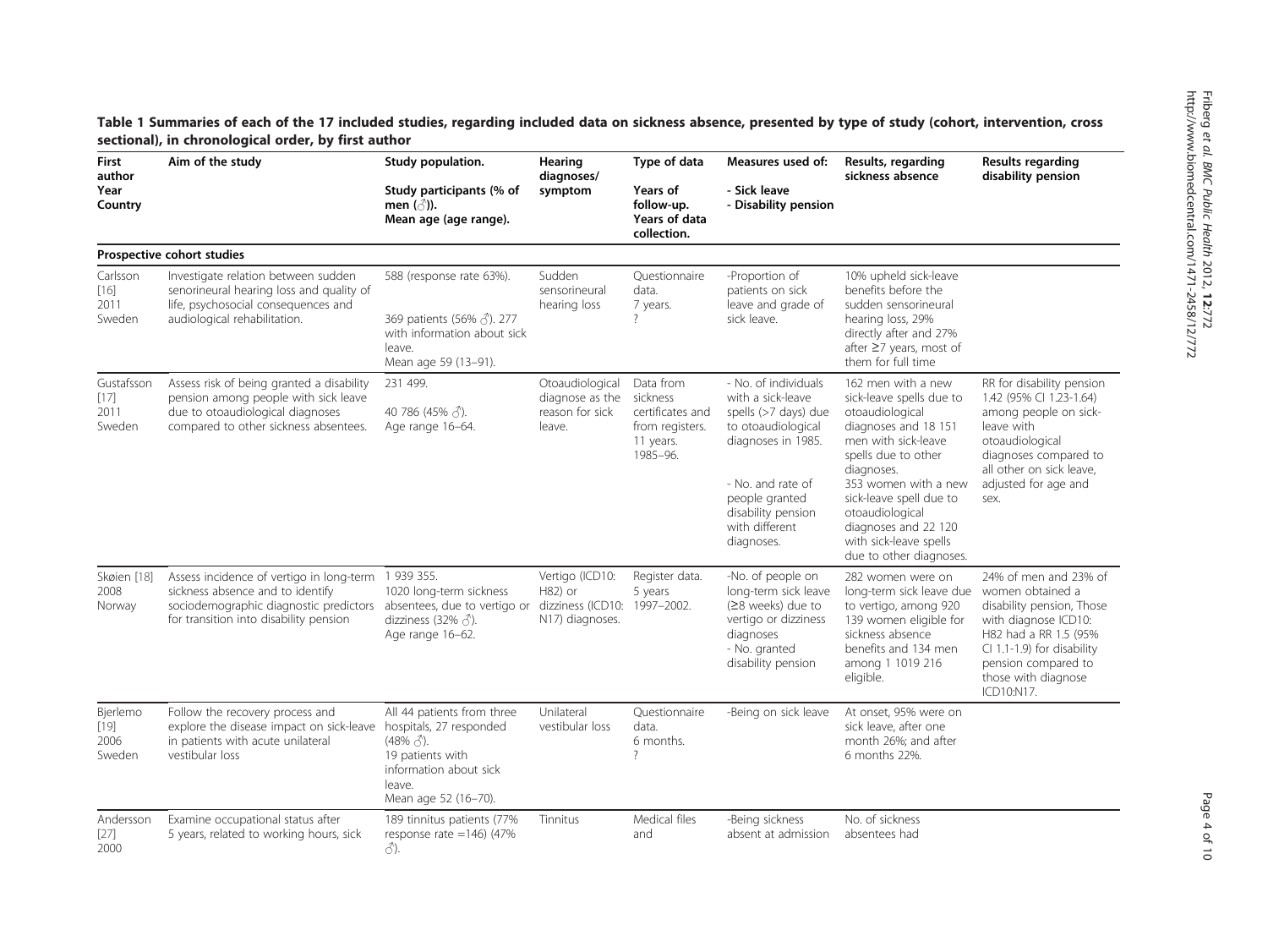| Sweden                                 | leave, pension, unemployment among<br>patient with tinnitus.                                                                                                                                                                            | 142.<br>Mean age 56.4, age range<br>$22 - 83$ .                                                                                                                                         |                                                         | questionnaire<br>data.<br>Average<br>4.9 years $(3 -$<br>10 years).<br>1988-1995.                                     | and at follow up<br>(self reported).                                                                  | decreased (13 vs. 6)<br>subjects) at follow up.                                                                                                                       |                                                                                                                                                                                |
|----------------------------------------|-----------------------------------------------------------------------------------------------------------------------------------------------------------------------------------------------------------------------------------------|-----------------------------------------------------------------------------------------------------------------------------------------------------------------------------------------|---------------------------------------------------------|-----------------------------------------------------------------------------------------------------------------------|-------------------------------------------------------------------------------------------------------|-----------------------------------------------------------------------------------------------------------------------------------------------------------------------|--------------------------------------------------------------------------------------------------------------------------------------------------------------------------------|
| Holgers<br>$[26]$<br>2000<br>Sweden    | Investigate risk factors for severe<br>tinnitus measured as absence from<br>work related to tinnitus of more than<br>one month during the 18 month<br>period                                                                            | 172 tinnitus patients, 127<br>(74%) completed<br>questionnaire.<br>79 patients not on old age<br>pensioned (?).<br>Mean age $9$ 75, $3$ 52.                                             | Tinnitus                                                | Ouestionnaire<br>and register<br>data.<br>18 months.<br>$\overline{\phantom{0}}$                                      | -Absent from work<br>>1 month due to<br>tinnitus.                                                     | 18 patients had been<br>absent from work<br>>1 month during the<br>study period.                                                                                      |                                                                                                                                                                                |
| Starzynski<br>$[32]$<br>1993<br>Poland | Occupational diseases and<br>consequences such as disability pension                                                                                                                                                                    | 86 871 cases of<br>occupational diseases, 10<br>278 also with<br>consequences.<br>3228 noise induced hearing<br>loss(?)<br>$\overline{?}$ .                                             | Noise-induced<br>hearing loss                           | Register data.<br>?<br>1990-1992.                                                                                     | -No. granted<br>disability pension<br>among individuals<br>with different<br>occupational<br>diseases |                                                                                                                                                                       | Among individuals with<br>the occupational<br>disease: noise induced<br>hearing loss, 1990 (62%)<br>had been granted<br>disability pension.                                    |
|                                        | Retrospective cohort studies                                                                                                                                                                                                            |                                                                                                                                                                                         |                                                         |                                                                                                                       |                                                                                                       |                                                                                                                                                                       |                                                                                                                                                                                |
| Hagberg<br>$[21]$<br>2005<br>Sweden    | To determine the incidence of tinnitus,<br>hearing impairment and<br>musculoskeletal disorders among<br>musicians, and the relation to practicing 407 participants (54% 3)<br>hours and instrument type.                                | 655 musicians (dropout due<br>to: death 2%, emigration<br>6%, or non response 29%).<br>Men: mean age 35 (23-49)                                                                         | Tinnitus, hearing<br>impairment                         | Questionnaire<br>data.<br>Questions<br>regarding<br>present,<br>previous year, 5,<br>10, and 15 years<br>ago.<br>2000 | -No. having been on<br>sick-leave due to<br>hearing problems<br>(tinnitus and/or<br>impaired hearing) | 13 individuals had been<br>on sick leave due to<br>hearing problems.                                                                                                  |                                                                                                                                                                                |
|                                        |                                                                                                                                                                                                                                         | Women: mean age 34 (24-<br>57).                                                                                                                                                         |                                                         |                                                                                                                       |                                                                                                       |                                                                                                                                                                       |                                                                                                                                                                                |
| Sewell [30]<br>2004<br><b>USA</b>      | Examine the prevalence of hearing loss<br>among Union Army veterans in the US<br>by year, birth cohort and occupation<br>and to compare civil war pension and<br>contemporary disability programs by<br>examining monthly dollar award. | Random sample of US<br>Army veterans $n = 35$ 747<br>$(100\% \,\mathring{\land})$ .<br>17 722 receiving a pension.<br>$\overline{?}$                                                    | Hearing loss<br>from physical<br>examination<br>records | $\overline{\cdot}$<br>1862-1907.                                                                                      | Medical records. - Proportions of all<br>pensions<br>compensating for<br>hearing loss.                |                                                                                                                                                                       | Total 5891 or 33% of the<br>individuals receiving a<br>pension received<br>compensation for<br>hearing loss. Prevalence<br>increased with time, age<br>and later birth cohort. |
| Rudin [28]<br>1987<br>Sweden           | Long-term effects of otitis media on the<br>general health, measured hearing loss<br>and the wellbeing of the subjects.                                                                                                                 | A population-based sample<br>of 945 men born in 1913<br>(81% response rate), 292<br>men born 1923 (75%<br>response rate).<br>927 (100% $\langle \rangle$ ).<br>Age 60 and 50 years-old. | History of otitis<br>media (self-<br>reported).         | Data from<br>interviews and<br>registers.<br>Register data for<br>1955-1973<br>1973.                                  | -No. of days and<br>periods of sickness<br>benefit.                                                   | Non-significant ( $p = 0.20$ )<br>difference in number of<br>days or periods of<br>sickness benefits<br>between history of otitis<br>media compared to no<br>history. |                                                                                                                                                                                |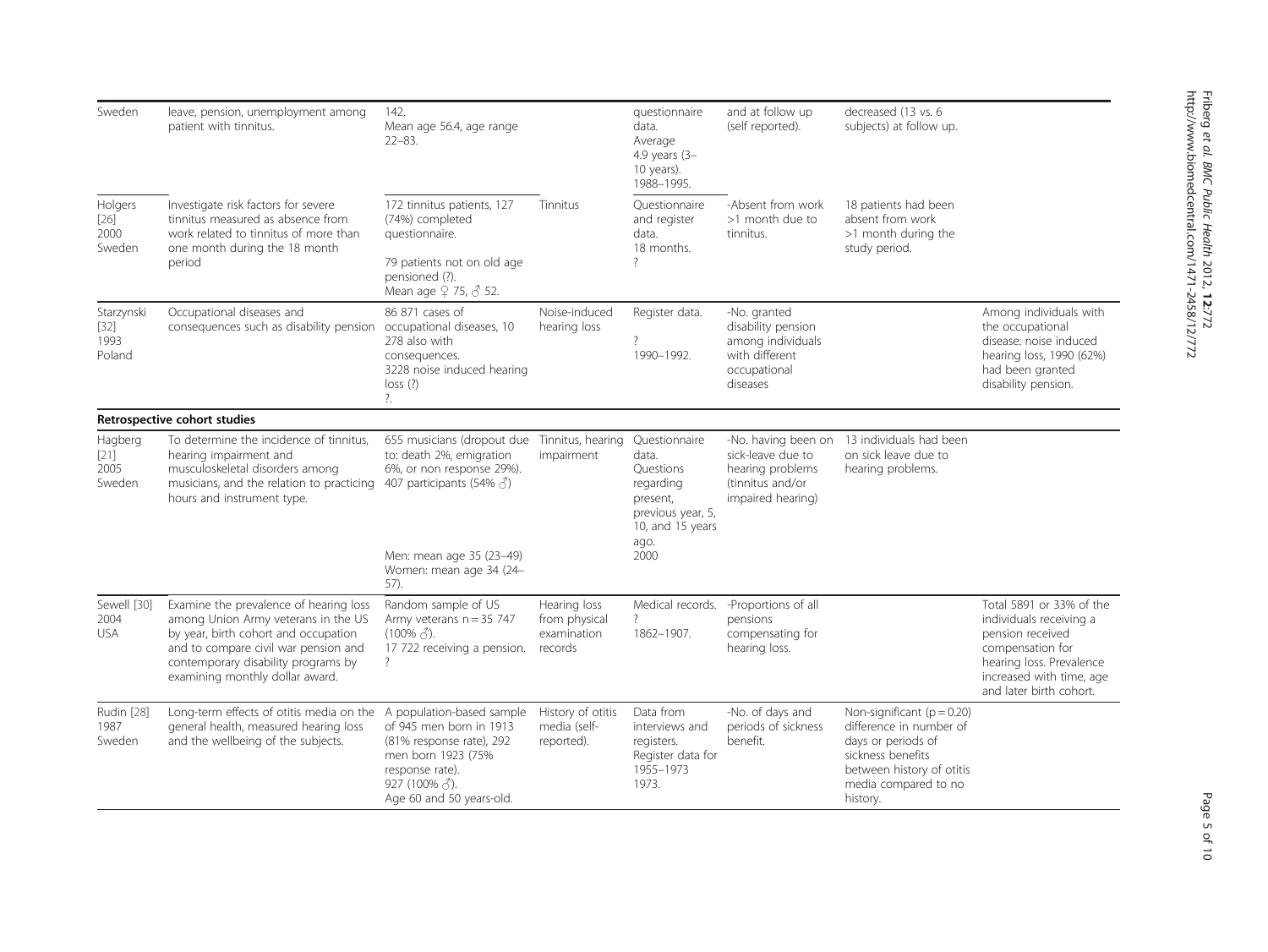| Intervention studies           |                                                                                                                                                                                                                                                                                                                  |                                                                                                                                                                                                                                                       |                        |                                                                                                           |                                                                                                                         |                                                                                                                                                                                                                                                                 |                                                                                             |
|--------------------------------|------------------------------------------------------------------------------------------------------------------------------------------------------------------------------------------------------------------------------------------------------------------------------------------------------------------|-------------------------------------------------------------------------------------------------------------------------------------------------------------------------------------------------------------------------------------------------------|------------------------|-----------------------------------------------------------------------------------------------------------|-------------------------------------------------------------------------------------------------------------------------|-----------------------------------------------------------------------------------------------------------------------------------------------------------------------------------------------------------------------------------------------------------------|---------------------------------------------------------------------------------------------|
| Gates [22]<br>2004.<br>USA.    | Evaluate a portable low-intensity<br>alternating pressure generator in<br>controlling symptoms of Ménière's<br>disease.<br>A randomized, double-blinded, placebo<br>controlled clinical trial.                                                                                                                   | 62 Ménière' patients, 30 in<br>treatment group (33% $\langle \rangle$ )<br>and 32 in control group<br>$(31\% \text{ } \textcircled{})$ .<br>52 (84%) patients<br>participated all 4 months.<br>Age range 33-71.                                       | Ménière's<br>disease   | "Diary"-data.<br>4 months.<br>2002-2003.                                                                  | -No. of sick days<br>(self-reported)<br>during follow-up.                                                               | Median proportion of<br>sick days all 4 months:<br>treatment = $0.00$ .<br>control = $0.02$ ( $p = 0.02$ ).<br>Baseline mean<br>proportion of sick days<br>in the treatment = $0.05$ .<br>and in the control $= 0.07$ .<br>At 4 months, 0.01 in<br>both groups. |                                                                                             |
| Bjorne [24]<br>2003<br>Sweden  | A cost-benefit analysis of reduction in<br>treatment costs, sick leave and disability<br>pension among working individuals<br>with Ménière's disease receiving<br>treatment of tempemanibular and<br>cervical spine disorders.                                                                                   | Ménière's patients: 24<br>treated, 24 matched<br>population-based controls.<br>4 (17%) dropped out.<br>19 patients and 19 controls<br>(not on disability pension<br>or old age pension) (47%<br>δ).<br>Mean age 52, age range<br>$29 - 74.$           | Ménière's<br>disease   | Register data.<br>3 years<br>1990-92.                                                                     | -No. of sick-leave<br>days due to<br>Ménière's or related<br>symptoms 3 years<br>before and 3 years<br>after treatment. | Sick leave reduced from<br>1536 to 270 days, before<br>and after treatment,<br>compared to from 8 to<br>6 days for the control<br>group.                                                                                                                        |                                                                                             |
| Joore [25]<br>2003             | To assess benefits in terms of gain in<br>health-related quality of life and<br>Netherlands possible savings in terms of increased<br>productivity and decreased use of<br>medical services after hearing aid fitting<br>in a population of moderately hearing<br>impaired first-time hearing aid<br>applicants. | 80 hearing impaired<br>patients.<br>10 with paid employment<br>$(100\% \,\mathring{\land})$ .<br>$\cdot$ ?                                                                                                                                            | Hearing loss.          | Interview data.<br>25 weeks<br>$\overline{?}$                                                             | -Absence from work<br>due to health or due<br>to hearing<br>impairment                                                  | No reported absence<br>from work due to<br>hearing impairment or<br>other health problems<br>at baseline or at follow-<br>up among those<br>employed.                                                                                                           |                                                                                             |
| <b>Cross-sectional studies</b> |                                                                                                                                                                                                                                                                                                                  |                                                                                                                                                                                                                                                       |                        |                                                                                                           |                                                                                                                         |                                                                                                                                                                                                                                                                 |                                                                                             |
| Neuhauser<br>$[10]$<br>2008    | Assess burden of dizziness and quantify<br>contribution of vestibular vertigo and<br>non-vestibular dizziness                                                                                                                                                                                                    | 8318 random digit sample<br>(response rate 52%)<br>screened for history of<br>dizziness; 1157 fulfilled<br>criteria (had dizziness).                                                                                                                  | Vestibular<br>vertigo. | Interview data.                                                                                           | -Reported sick leave<br>among working<br>individuals                                                                    | Among individuals with<br>vestibular vertigo, 40.6%<br>reported sick leave<br>compared to 14.7%<br>among those with non-<br>vestibular dizziness<br>$p < 0.001$ .                                                                                               |                                                                                             |
| Germany                        |                                                                                                                                                                                                                                                                                                                  | 1003 (87%) (?).<br>Age range 18-79.                                                                                                                                                                                                                   |                        | <b>NA</b><br>2003.                                                                                        |                                                                                                                         | Higher rates among<br>women.                                                                                                                                                                                                                                    |                                                                                             |
| Ide [29]<br>2007<br>UK         | Define level of hearing loss associated<br>with ill-health retirement.                                                                                                                                                                                                                                           | 35 737 fire fighters.<br>3366 whole time firefighters decibels<br>granted ill-health retirement<br>$(100\% \, \text{m}^3)$ .<br>Mean age among<br>firefighters granted ill<br>health retirement due to<br>hearing loss: 49 years, range<br>$29 - 59.$ | Hearing loss in        | Questionnaire<br>and medical<br>data provided<br>by work sites.<br><b>NA</b><br>1997-2002<br>(60 months). | -No. and rate<br>granted ill-health<br>retirement due to<br>hearing loss.                                               |                                                                                                                                                                                                                                                                 | 4% ( $n = 135$ among<br>3366) of the ill health<br>retirements were due to<br>hearing loss. |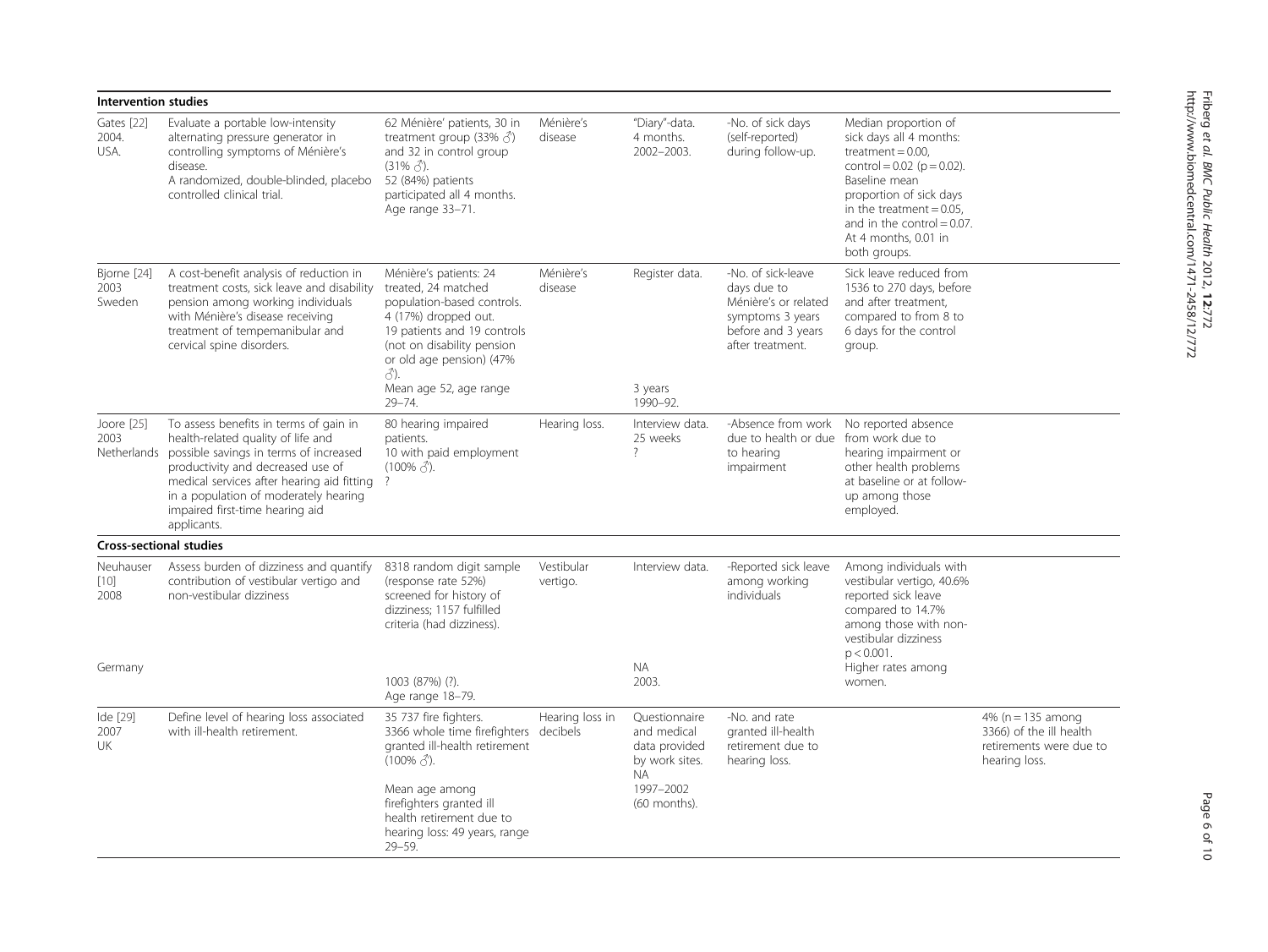| Kramer [20]<br>2006         | Compare the occupational performance<br>of employees with hearing impairment<br>Netherlands and normal hearing.                                                                                                                   | Unknown<br>150 hearing impaired<br>employed (47% $\langle$ ), 60<br>normal hearing from the<br>same workplaces (48% $\langle \rangle$ ).<br>Mean age normal hearing<br>42.7, impaired hearing 45.3<br>$(21-65)$ . | Post lingual<br>hearing loss                                              | Ouestionnaire<br>data.<br><b>NA</b><br>$2000 - 2001$ .                                                                | -No. of sick-leave<br>days in the last<br>12 months and<br>reason for sick leave. | Hearing impaired had<br>increased risk of sick<br>leave due to distress/<br>strain OR 4.6 (1.3-16.5)<br>compared to normal<br>hearing, adjusted for<br>age, sex, education, job<br>demands/control/<br>support, career<br>satisfaction and type of<br>contract. |                                                                                       |
|-----------------------------|-----------------------------------------------------------------------------------------------------------------------------------------------------------------------------------------------------------------------------------|-------------------------------------------------------------------------------------------------------------------------------------------------------------------------------------------------------------------|---------------------------------------------------------------------------|-----------------------------------------------------------------------------------------------------------------------|-----------------------------------------------------------------------------------|-----------------------------------------------------------------------------------------------------------------------------------------------------------------------------------------------------------------------------------------------------------------|---------------------------------------------------------------------------------------|
| Chau [23]<br>2004<br>France | Assess relationships of job, age and life<br>conditions with causes and severity of<br>occupational injuries.                                                                                                                     | 880 construction workers<br>(employed since at least)<br>5 years) with non-fatal<br>accident and sick-leave<br>occasion and been seen by<br>the physician.<br>880 (100% $\langle \rangle$ ).                      | Hearing<br>impairment                                                     | Ouestionnaire<br>data (filled in by<br>the company<br>physician).<br><b>NA</b><br>1995-96.                            | -Sick leave >60 days,<br>reported by<br>occupational<br>physician.                | Hearing impaired<br>individuals had a higher<br>risk of sick leave<br>$(OR = 1.52)$ . Analysis<br>adjusted for age, BMI,<br>sleep disorders, smoking,<br>sporting activities, and<br>occupation.                                                                |                                                                                       |
| Ide [31]<br>1998 UK         | Count the causes of death and ill-health<br>retirement, determine the emergence<br>of any trends and examine the<br>relationships between length of service<br>and cause of ill health retirement or<br>death among fire-fighters | 505 ill-health retired fire<br>fighters<br>488 (=96.6% with clinical<br>notes) (100% $\langle \rangle$ ).<br>Mean age 43.75                                                                                       | Ear and mastoid<br>diagnoses<br>(ICD9:380-389)<br>as primary<br>diagnose. | Data from<br>annual reports,<br>management<br>information<br>system and<br>medical records.<br><b>NA</b><br>1985-1994 | -No. with ill-health<br>retirement                                                |                                                                                                                                                                                                                                                                 | 16 (3%) of the ill-health<br>retirements were due to<br>ear and mastoid<br>diagnoses. |

Abbreviation: NA Not Applicable.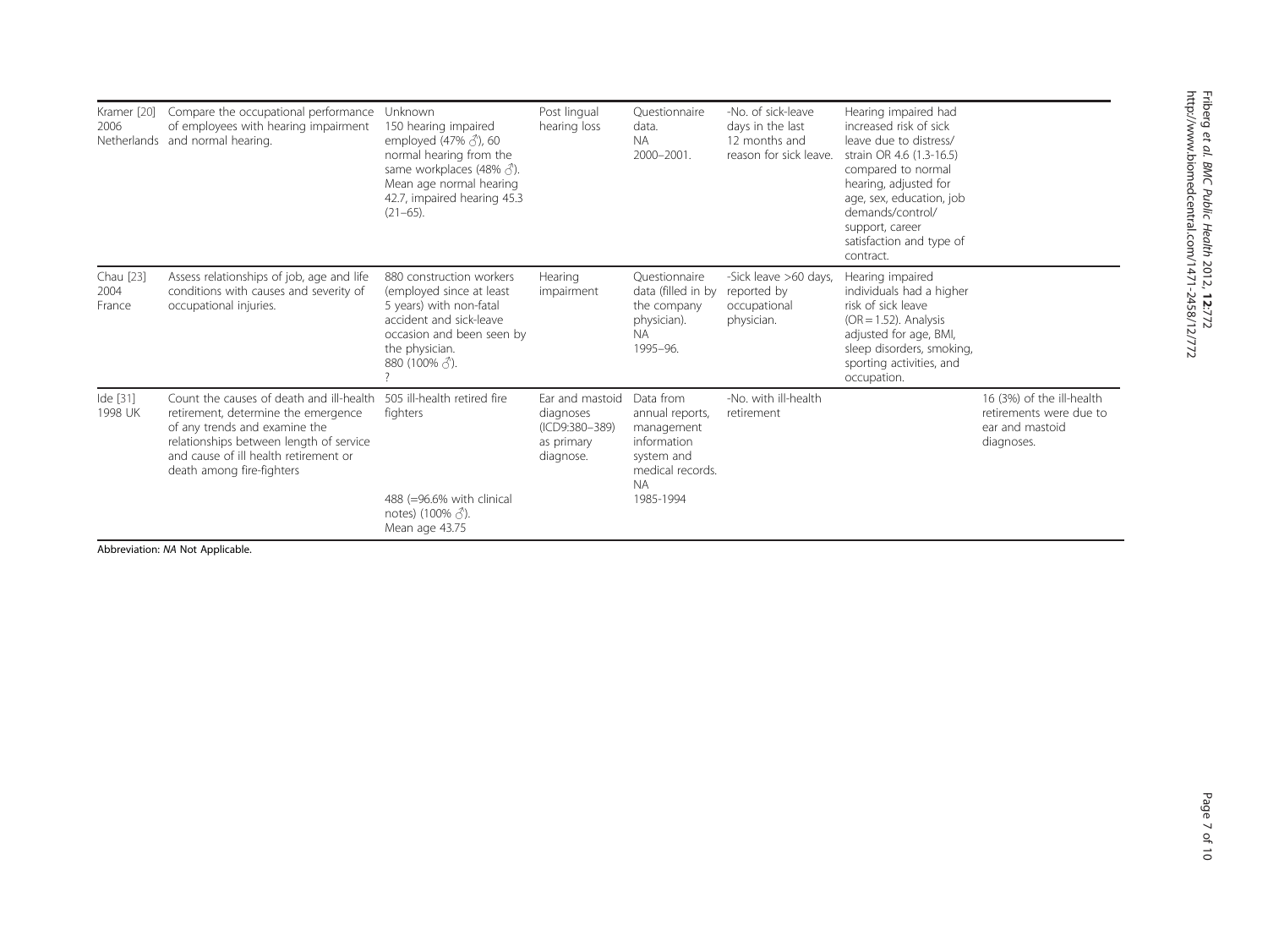The two studies presenting data on associations between hearing diagnoses as the reason for sick leave [[17](#page-9-0)] or vertigo [\[18](#page-9-0)] and disability pension both observed an increased risk (RR 1.42; 95% CI 1.23-1.64 and RR 1.5; 95% CI 1.1-1.9, respectively).

#### Discussion and conclusions

The aim of this literature review was to summarize research results from published studies that present empirical data on hearing difficulties or other ear-related diagnoses and sick leave or disability pension. The most striking finding from this literature review is the low number of published studies about sickness absence or disability pension due to hearing difficulties/diagnoses, considering how prevalent such hearing difficulties are. Secondly, the vast incongruity of the results, which partly can be explained by the large amount of different exposures, outcomes and measures examined in the different studies. We could only identify 18 relevant studies to include in this review, in spite of using several different search methods. Moreover, there are remarkable few relevant studies published on associations (i.e. rate ratios or odds ratios), between hearing difficulties and sick leave [[20,23\]](#page-9-0) or disability pension [[17,18\]](#page-9-0), however, all the four studies with such data, reported positive associations. Only two studies reported data stratified by gender, both showing a higher risk of disability pension among women with sick-leave due to audiological [[17](#page-9-0)] or vertigo [[18](#page-9-0)] diagnoses compared to men. We found no studies that assessed hearing difficulties as an outcome, after, for example, sick-leave or disability pension. The extremely large variation of data on hearing difficulties and on sickness absence and disability pension means that, at this stage, it is not constructive to compare results from the different studies regarding risks for sick leave or disability pension.

The strengths of this study are the systematic approach in searching and assessing studies, including a large number of keywords and the employing of a wide search strategy in well-known literature databases. Another strength is that two researchers independently conducted the searches. The very wide search made it possible to identify studies about hearing difficulties or other ear-related diagnoses, sick leave, and disability pension from different scientific disciplines. However, we cannot rule out that we might have missed studies;



<span id="page-7-0"></span> $\overline{A}$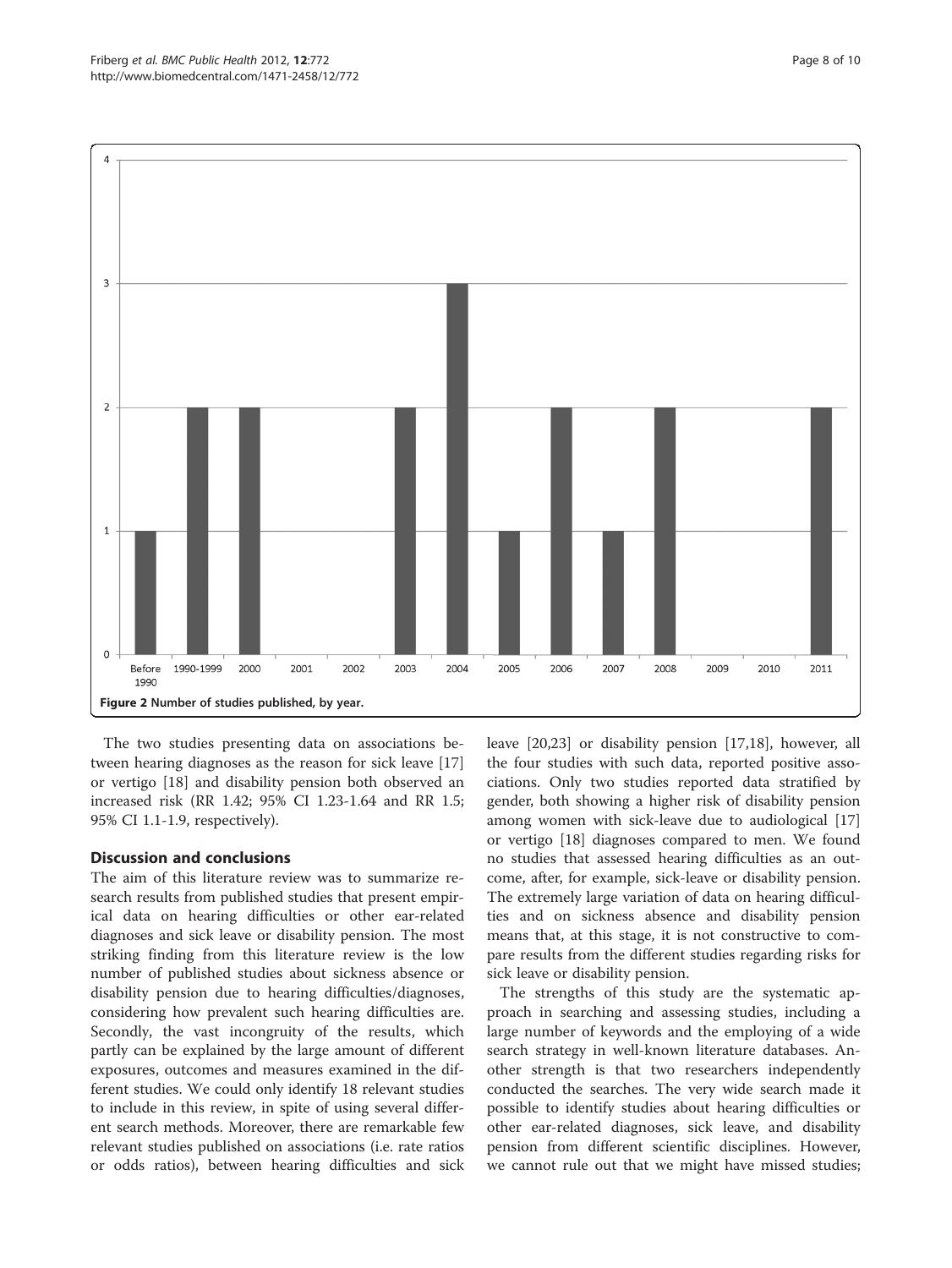<span id="page-8-0"></span>Table 2 Categorization of included studies

| First author, year    | Study design |              |                 |            | Study group | Outcome         |                   |                           |
|-----------------------|--------------|--------------|-----------------|------------|-------------|-----------------|-------------------|---------------------------|
|                       | Cohort       | Intervention | Cross-sectional | Population | Employed    | <b>Patients</b> | <b>Sick leave</b> | <b>Disability pension</b> |
| Carlsson [16], 2011   | Χ            |              |                 |            |             | X               | Χ                 |                           |
| Gustafsson [17], 2011 | Χ            |              |                 | Χ          |             |                 | X                 | $\times$                  |
| Neuhauser [10], 2008  |              |              | $\mathsf X$     | X          |             |                 | Χ                 |                           |
| Skøien [18], 2008     | $\times$     |              |                 | X          |             |                 | $\times$          | $\times$                  |
| Ide [29], 2007        |              |              | $\times$        |            | X           |                 |                   | $\times$                  |
| Bjerlemo [19], 2006   | $\times$     |              |                 |            |             | $\times$        | X                 |                           |
| Kramer [20], 2006     |              |              | $\times$        |            | X           |                 | Χ                 |                           |
| Hagberg [21], 2005    | X            |              |                 |            | $X^*$       |                 | $\times$          |                           |
| Gates [22], 2004      |              | Χ            |                 |            |             | X               | Χ                 |                           |
| Chau [23], 2004       |              |              | $\times$        |            | X           |                 | $\times$          |                           |
| Sewell [30], 2004     | $\times$     |              |                 |            | X           |                 |                   | $\times$                  |
| Bjorne [24], 2003     |              | Χ            |                 |            | X           | X               | X                 |                           |
| Joore [25], 2003      |              | $\mathsf X$  |                 |            |             | $\times$        | $\times$          |                           |
| Andersson [27], 2000  | $\times$     |              |                 |            |             | $\times$        | $\times$          |                           |
| Holgers [26], 2000    | Χ            |              |                 |            |             | X               | X                 |                           |
| Ide [31], 1998        |              |              | $\mathsf X$     |            | $\times$    |                 |                   | Χ                         |
| Starzynski [32], 1993 | X            |              |                 |            | X           |                 |                   | X                         |
| Rudin [28], 1987      | Χ            |              |                 | X          |             |                 | $\times$          |                           |

\* Former students.

some scientific journals are not included in the literature databases; for example, newly established scientific journals. Moreover, several studies only reported the information without this being the actual aim of the study in question, which increase the risk that we might have missed some studies. Furthermore, the risk of publication

### Table 3 Hearing difficulties in relation to sick leave and disability pension, categorization of included studies according to data reported

|                                        | Data on sick leave    | Data on disability<br>pension |  |
|----------------------------------------|-----------------------|-------------------------------|--|
| Sick leave or disability               | Gustafsson [17], 2011 | lde [29], 2007                |  |
| pension due to<br>hearing difficulties | Skøien [18], 2008     | Sewell [30], 2004             |  |
|                                        | Hagberg [21], 2005    | Ide [31], 1998                |  |
|                                        | Bjorne [24], 2003     |                               |  |
|                                        | Joore [25], 2003      |                               |  |
|                                        | Holgers [26], 2000    |                               |  |
| Sick leave or disability               | Carlsson [16], 2011   | Gustafsson [17], 2011         |  |
| pension, irrespective<br>of diagnoses  | Neuhauser [10], 2008  | Skøien [18], 2008             |  |
|                                        | Bjerlemo [19], 2006   | Starzynski [32], 1993         |  |
|                                        | Gates [22], 2004      |                               |  |
|                                        | Chau [23], 2004       |                               |  |
|                                        | Joore [25], 2003      |                               |  |
|                                        | Andersson [27], 2000  |                               |  |
|                                        | Rudin [28], 1987      |                               |  |

Note: the study by Kramer [[20\]](#page-9-0), 2006 reported sick leave due to distress/strain, i.e. not sick leave in general nor due to hearing difficulties.

bias cannot be ignored, small studies showing no associations or inverse associations might not have been published at all. Nevertheless, the number of retrieved publications with this wide search strategy resulted in very few relevant studies which indicate that sick leave and disability pension with hearing difficulties or other ear-related diagnoses have not been widely studied in scientific contexts.

In areas where more studies have been conducted, usually only studies that have a minimum level of scientific quality are included in systematic reviews. It became evident that the number of conducted studies in this field did not allow for excluding studies of lower scientific quality. Instead, the aim was to use all available studies to gain knowledge, why all studies identified were included, irrespective of quality.

In conclusion, there are remarkably few studies published on associations between hearing difficulties or other ear-related diagnoses and sick leave and/or disability pension and there are very large variations between the studies regarding design, study groups, analyses, and outcome measures. Nevertheless, all studies that disclosed results on associations between hearing difficulties or other ear-related diagnoses and sick leave or disability pension reported positive associations. However, at this stage, these results cannot be considered to provide enough evidence for such associations. This finding warrants further attention and not only are more, but also better studies needed before any